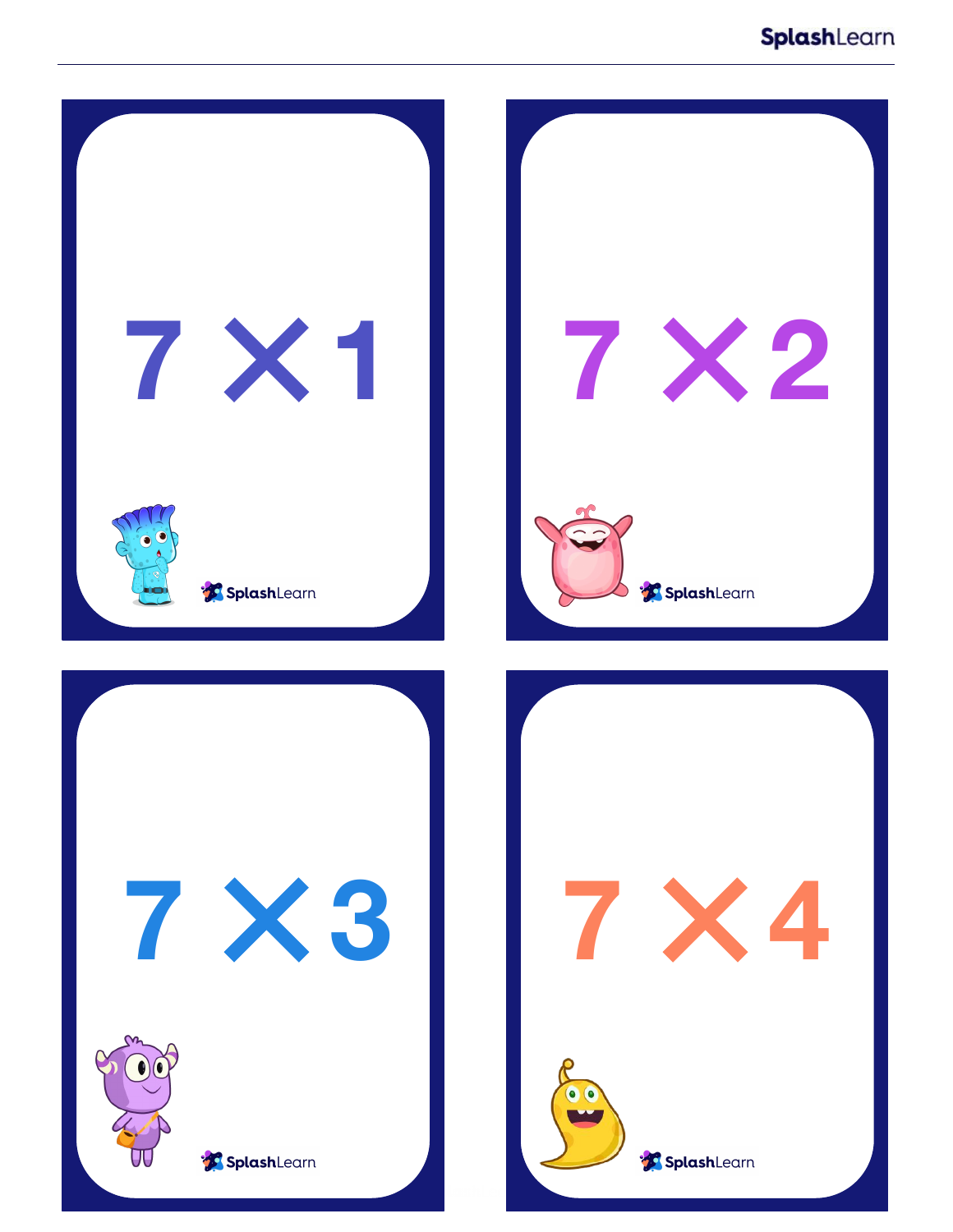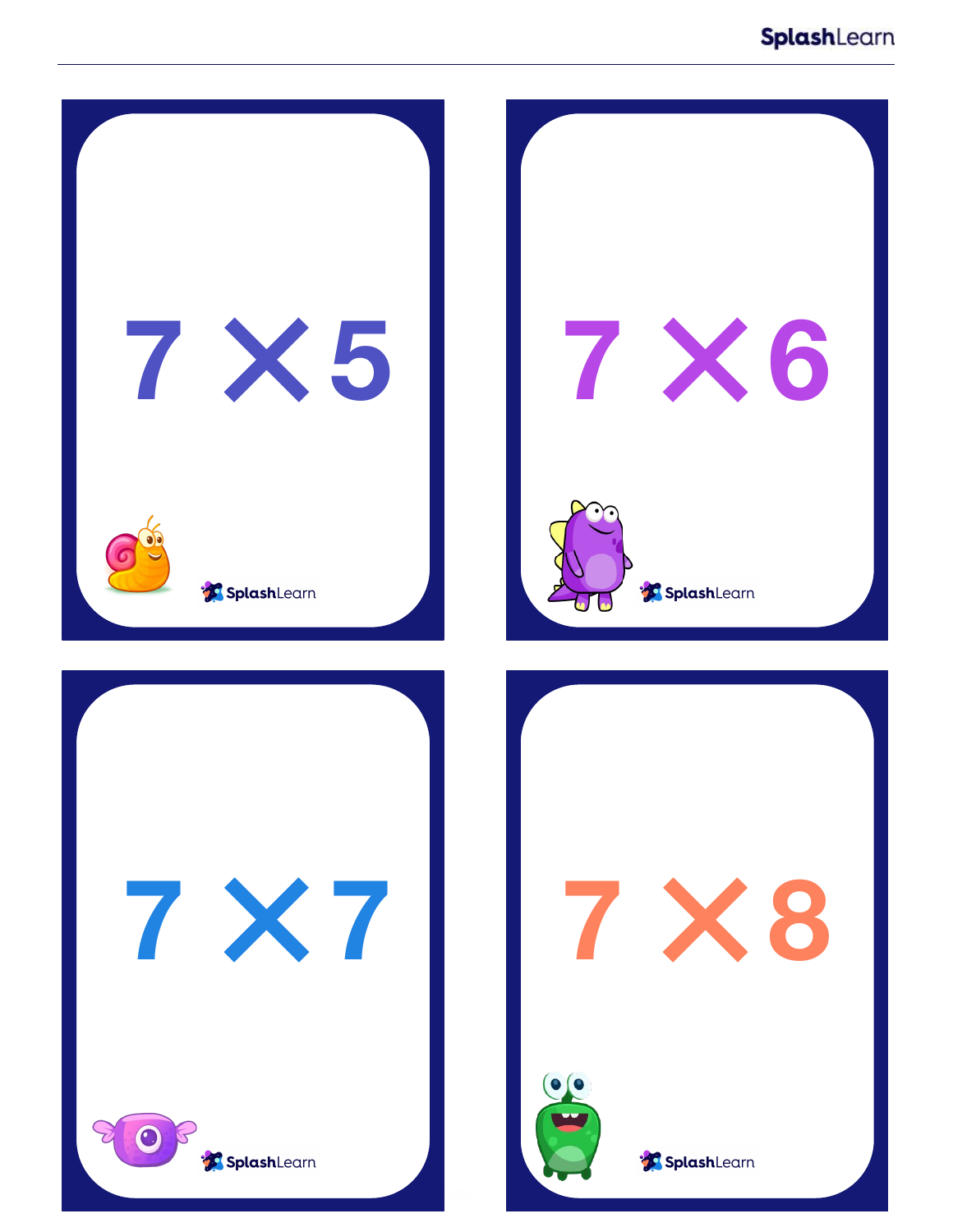![](_page_2_Picture_1.jpeg)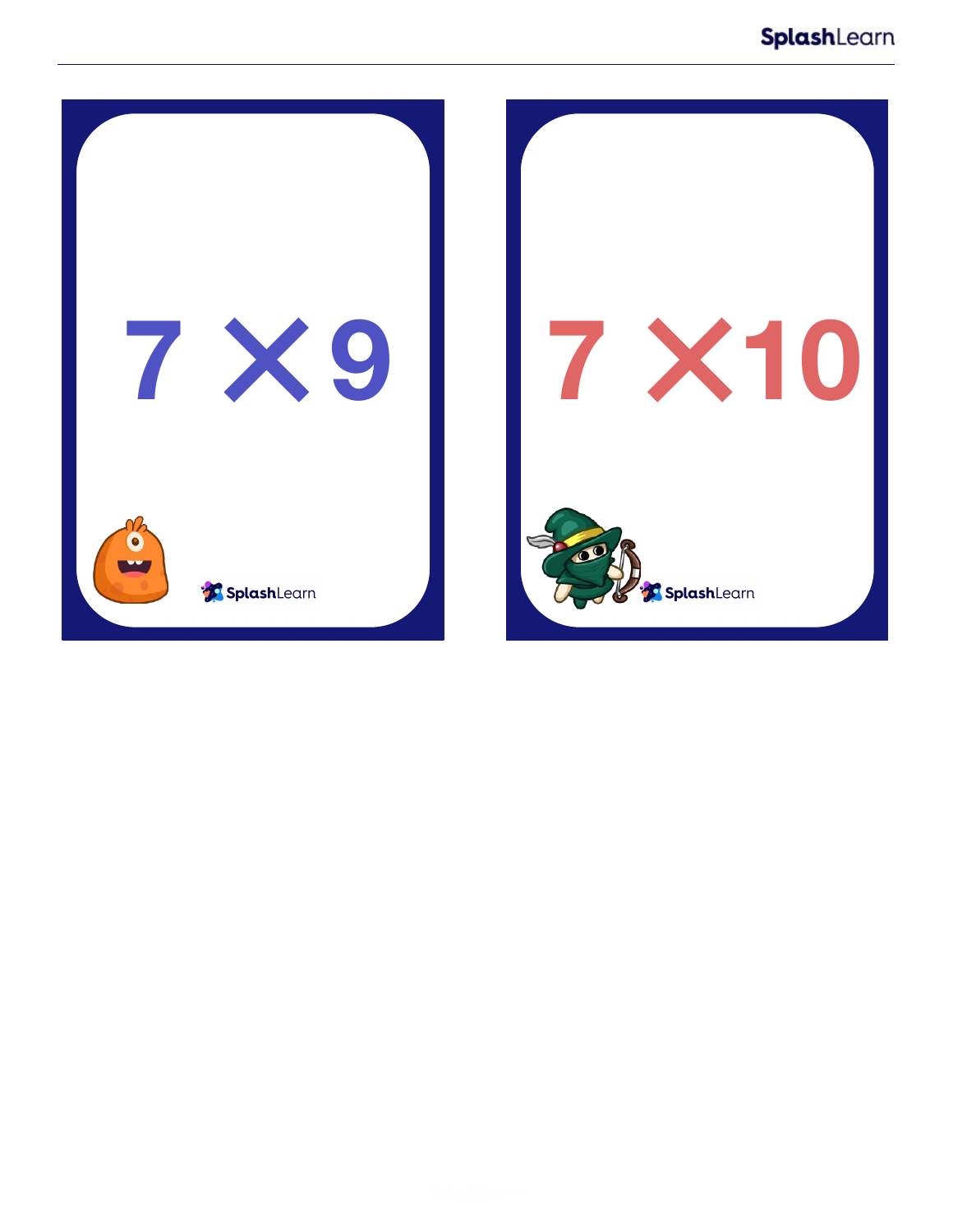![](_page_3_Picture_1.jpeg)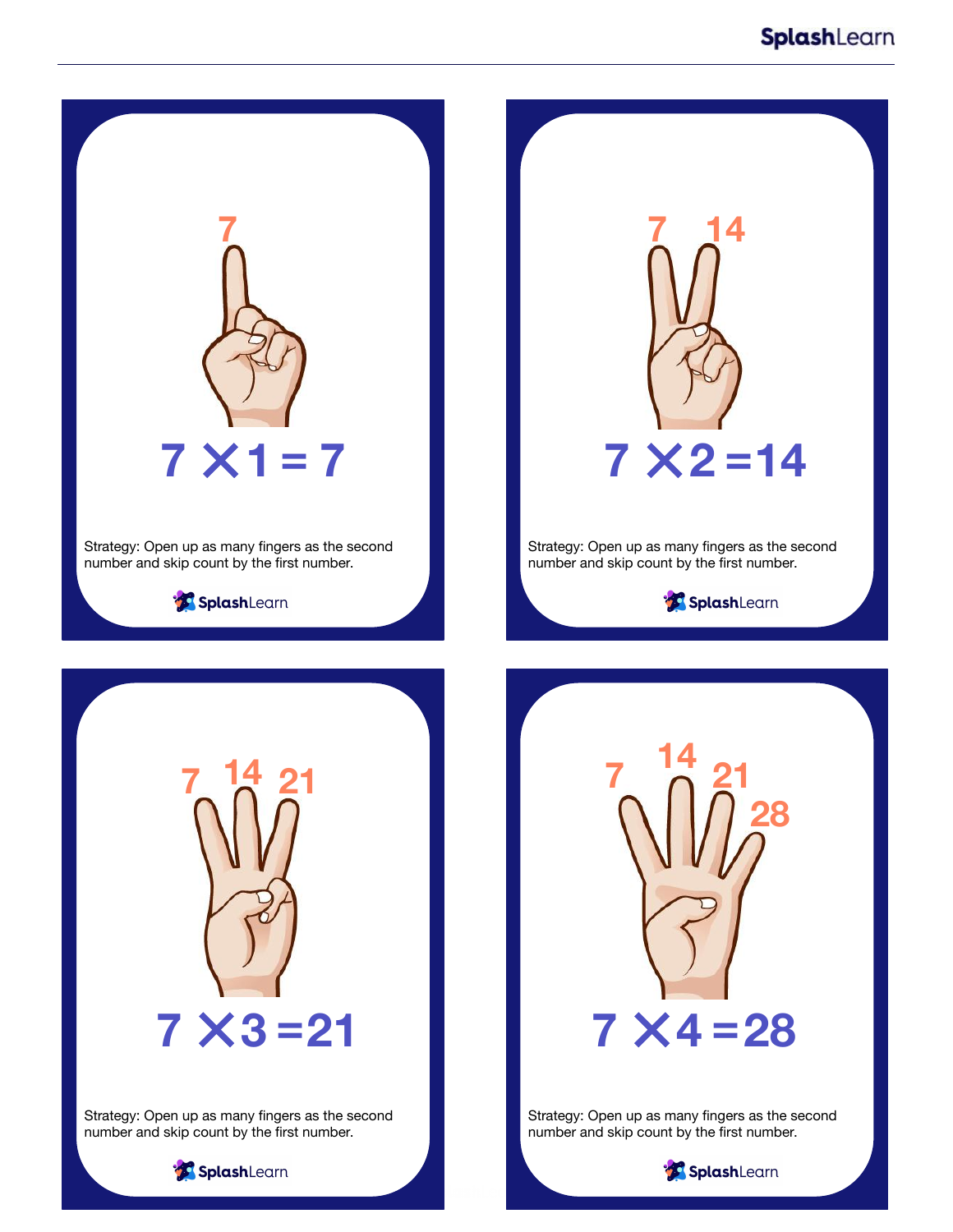![](_page_4_Picture_1.jpeg)

Strategy: Open up as many fingers as the second number and skip count by the first number.

![](_page_4_Picture_3.jpeg)

Strategy: Open up as many fingers as the second number and skip count by the first number.

![](_page_4_Picture_5.jpeg)

Strategy: Open up as many fingers as the second number and skip count by the first number.

![](_page_4_Picture_7.jpeg)

Strategy: Open up as many fingers as the second number and skip count by the first number.